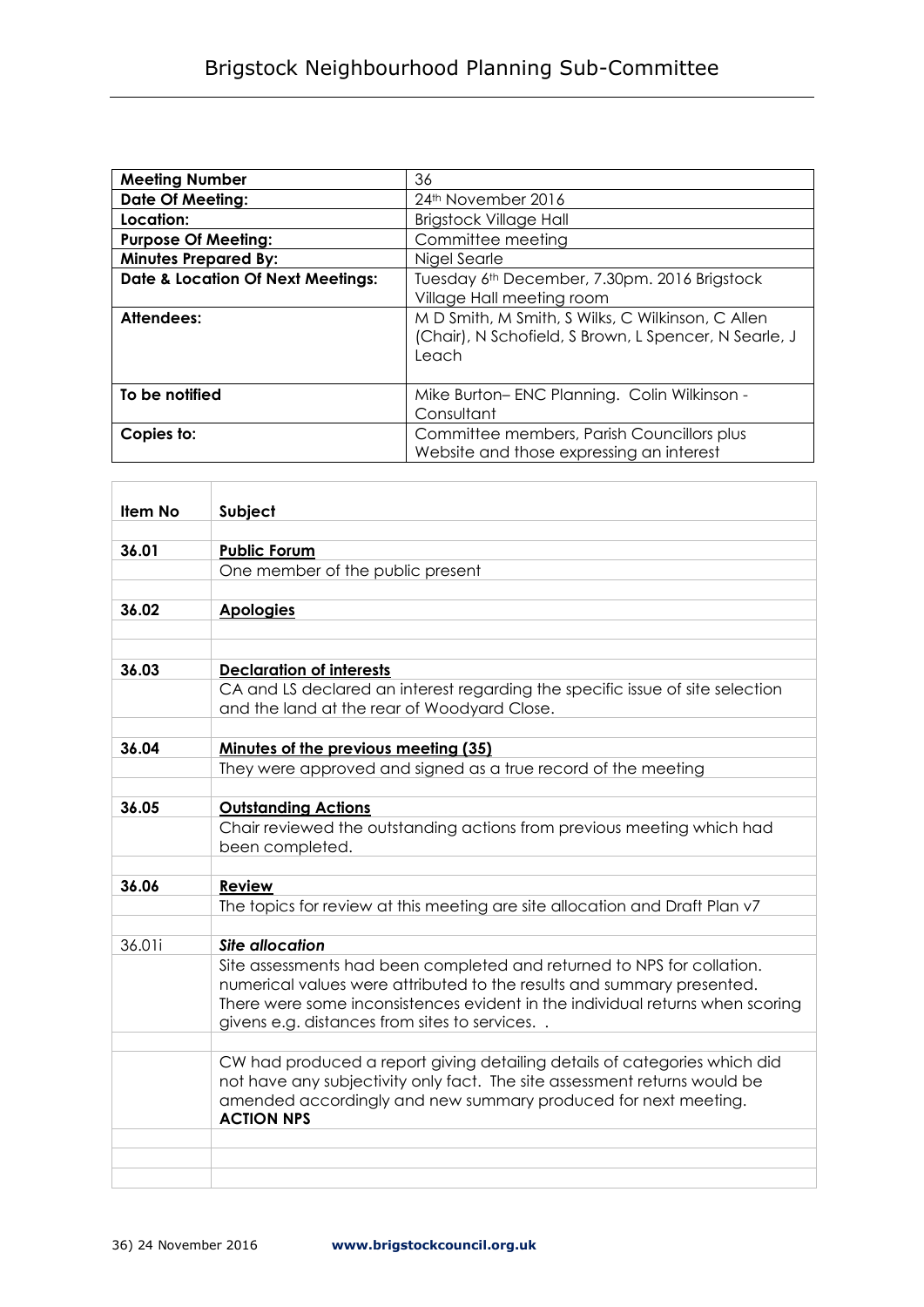## Brigstock Neighbourhood Planning Sub-Committee

| 36.01ii | Draft plan v7                                                                                                                                                                                                                                                          |
|---------|------------------------------------------------------------------------------------------------------------------------------------------------------------------------------------------------------------------------------------------------------------------------|
|         | In order that only the current documentation is referred to by all members of<br>the committee, a members only section will be set up on the Brigstock Parish<br>Council website which will hold only the current (latest version ) of documents.<br><b>ACTION NJS</b> |
|         |                                                                                                                                                                                                                                                                        |
|         | Amendments                                                                                                                                                                                                                                                             |
|         | 1.7 An initial questionnaire survey undertaken in June 2015                                                                                                                                                                                                            |
|         | 1.18 East Northamptonshire District Council should read <b>East</b><br>Northamptonshire Council All such references in text to be changed.                                                                                                                             |
|         | 1.22 This Plan, taken constitutes - Remove taken                                                                                                                                                                                                                       |
|         | 1,28 Remove this paragraph                                                                                                                                                                                                                                             |
|         | 2.3 These numbers are at 31st March and will be updated before submission of<br>plan                                                                                                                                                                                   |
|         | 2.5 Check the usage of village and settlement wording context                                                                                                                                                                                                          |
|         | 2.6 Will complete the detail once the site selection has been completed                                                                                                                                                                                                |
|         | Policy B3 to cover 40% affordable housing                                                                                                                                                                                                                              |
|         | 3.10 The A6116 bypass was built in 1984 with a continuous green buffer<br>between. Add 1984                                                                                                                                                                            |
|         | Policy B7 Landscape Buffer This is to be defined on map                                                                                                                                                                                                                |
|         | 3.11 These included views from Park Walk across to the Manor Add to                                                                                                                                                                                                    |
|         | 3.22 Remove the word Limestone                                                                                                                                                                                                                                         |
|         | Policy 9b still awaiting information                                                                                                                                                                                                                                   |
|         | Brigstock Pocket Park SW to propose new wording ACTION SW                                                                                                                                                                                                              |
|         | There should be a heading Ecology and Biodiversity                                                                                                                                                                                                                     |
|         | 5.9 Revise wording ACTION SW                                                                                                                                                                                                                                           |
|         | 5.10 Add full facilities are available at Lakeside Corby                                                                                                                                                                                                               |
|         | Village hall SW to propose new wording <b>ACTION SW</b>                                                                                                                                                                                                                |
|         | Sports and recreation Park SW to propose new wording <b>ACTION SW</b>                                                                                                                                                                                                  |
|         | The remainder of the draft plan will be critiqued from Allotments on page 22<br>at the 6 <sup>th</sup> December meeting                                                                                                                                                |